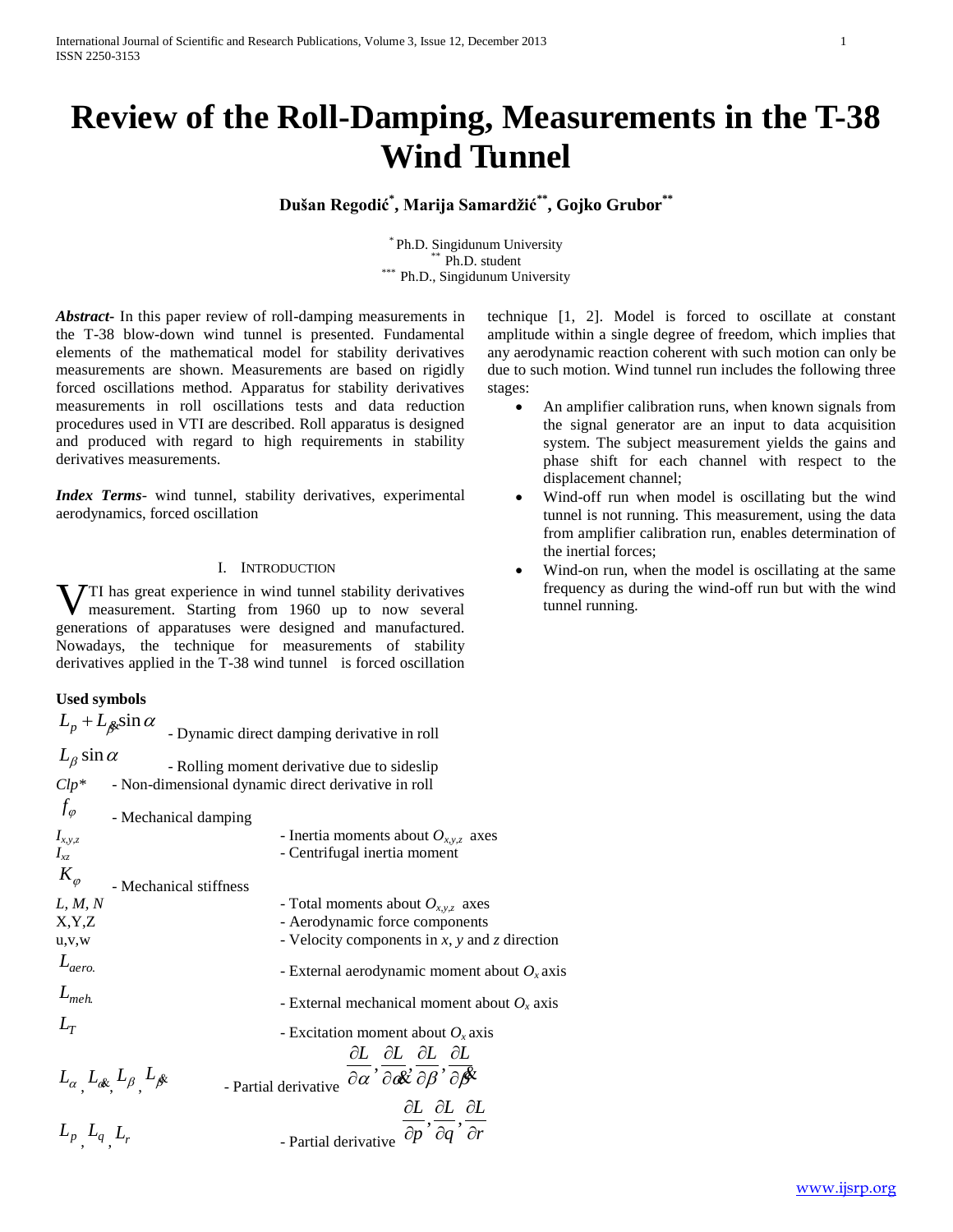| p,q,r<br>fx&x                         | - Roll, pitch and yaw rates                                          |
|---------------------------------------|----------------------------------------------------------------------|
| $\alpha$                              | - Time derivatives of roll, pitch and yaw rates<br>- Angle of attack |
| ox                                    | - Time derivative of angle of attack                                 |
| $\beta$                               | - Sideslip angle                                                     |
| $\beta^{\!\!\aleph}$                  | - Time derivative of sideslip angle                                  |
| $\varphi_{\, , \, \theta , \, \psi}$  | - Angles of rolling, pitching and yawing motion                      |
| $\eta$                                | - Phase shift                                                        |
| $\omega$                              | - Angular velocity                                                   |
| - Time<br>t                           |                                                                      |
| $\left  \dots \right $<br>- Amplitude |                                                                      |

II. DETERMINATION OF ROLL-DAMPING DERIVATIVES USING METHOD OF RIGIDLY FORCED OSCILLATION TECHNIQUE

 The equations of motion for the angular degrees of freedom relative to a set of moving axes that are fixed in the model, Figure 1, can be written as [2-3]:



 Left sides of above equations represent the sum of all the variations in the external moments acting on the model in the particular degree-of-freedom due to a very small departure from a steady-state motion. Such external rolling moment include:  $L = L_{aero.} + L_{mech} + L_{T(4)}$ 

 For model at the equilibrium angle of attack performing small-amplitude low-frequency angular oscillation, aerodynamic reaction can be expressed by linear superposition of contributions caused by:  $\alpha$ ,  $\beta$ , derivative of  $\alpha$  and  $\beta$  with respect to time,  $p$ ,  $q$  and *r*. Relations between those parameters are:

$$
\alpha = \theta, \ \beta = \varphi \cdot \sin \alpha - \psi \cdot \cos \alpha, \ \ p = \varphi, \ \ q = \varphi, \ \ r = \psi, \ \ \varphi = q, \ \ \varphi = p \cdot \sin \alpha - r \cdot \cos \alpha
$$

 Change in aerodynamic reaction due to the model oscillation can be expressed as follows:  $L_{aero.} = L_{\alpha} \cdot \alpha + L_{\beta} \cdot \beta + L_{\alpha} \cdot \alpha + L_{\beta} \cdot \beta + L_{\gamma} \cdot p + L_{q} \cdot q + L_{r} \cdot r$ (5)

A captive model performing oscillatory motion experiences mechanical reactions caused by its support: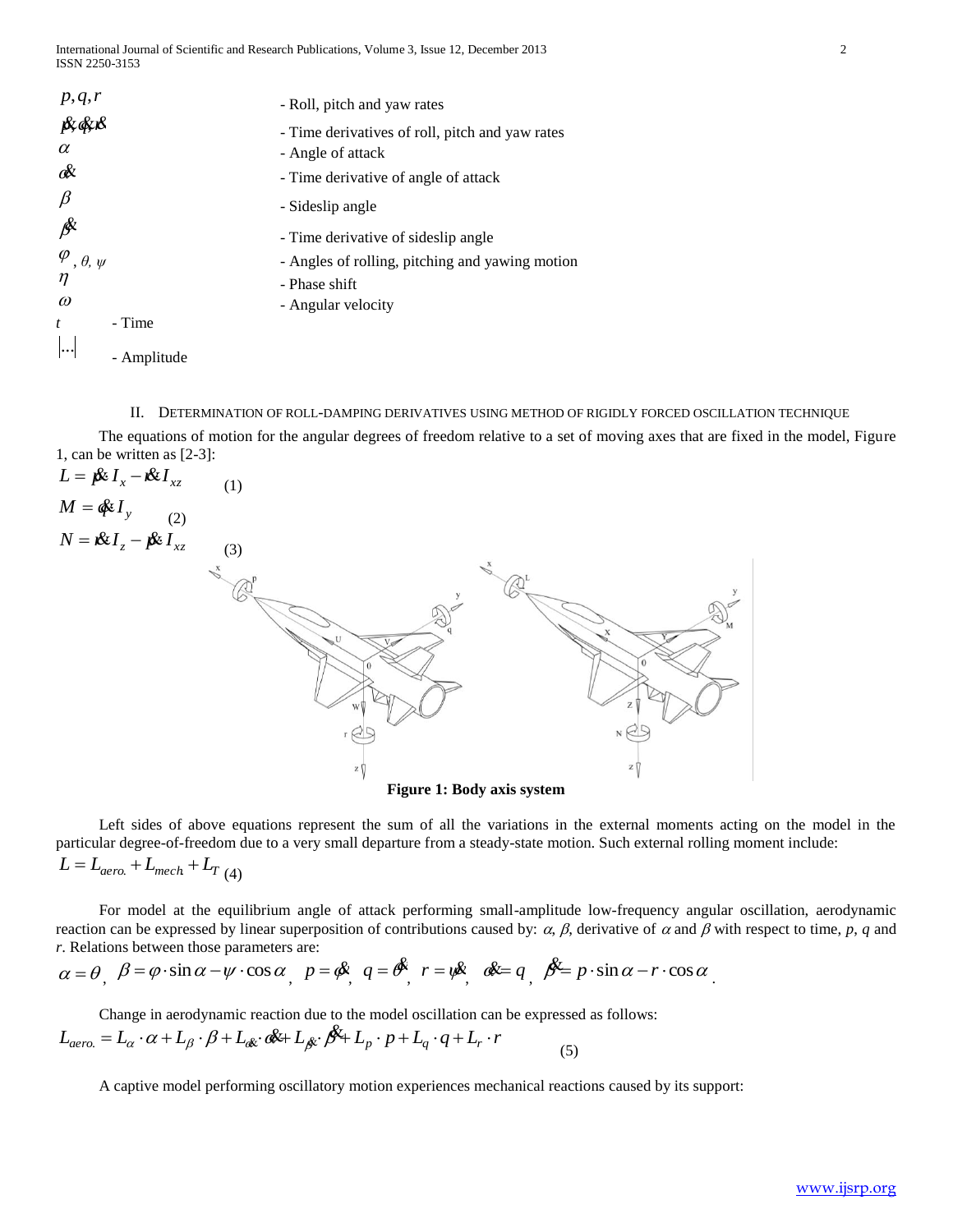International Journal of Scientific and Research Publications, Volume 3, Issue 12, December 2013 3 ISSN 2250-3153

$$
L_{mech} = -(f_{\varphi} \cdot p + K_{\varphi} \cdot \varphi)
$$
\n(6) Considering equations (4-6) the equation (3) becomes:  
\n
$$
I_x \cdot \mathbf{R} + \left( f_{\varphi} - (L_p + L_{\beta} \cdot \sin \alpha) \right) \cdot p + \left( K_{\varphi} - L_{\beta} \cdot \sin \alpha \right) \cdot \varphi =
$$
\n
$$
I_{xz} \cdot \mathbf{R} + \left( L_r - L_{\beta} \cdot \cos \alpha \right) \cdot r - L_{\beta} \cdot \psi \cdot \cos \alpha + \left( L_q + L_{\alpha} \right) \cdot q + L_{\alpha} \cdot \theta + L_{T} \tag{7}
$$

Stability derivatives in roll are obtained from equation (7) by equalizing left side of equation with excitation moment  $L_T$ .

Stability derivatives in roll are obtained from equation (7) by equalizing  
\n
$$
I_x \cdot \mathbf{\beta} + \left[ f_{\varphi} - (L_p + L_{\beta} \cdot \sin \alpha) \right] \cdot p + (K_{\varphi} - L_{\beta}) \cdot \varphi = L_T
$$
\nExcitation moment  $L_T$  is:

\n
$$
I = \frac{1}{2} \int_{-\infty}^{\infty} \frac{1}{2} \cdot \frac{1}{2} \cdot \frac{1}{2} \cdot \frac{1}{2} \cdot \frac{1}{2} \cdot \frac{1}{2} \cdot \frac{1}{2} \cdot \frac{1}{2} \cdot \frac{1}{2} \cdot \frac{1}{2} \cdot \frac{1}{2} \cdot \frac{1}{2} \cdot \frac{1}{2} \cdot \frac{1}{2} \cdot \frac{1}{2} \cdot \frac{1}{2} \cdot \frac{1}{2} \cdot \frac{1}{2} \cdot \frac{1}{2} \cdot \frac{1}{2} \cdot \frac{1}{2} \cdot \frac{1}{2} \cdot \frac{1}{2} \cdot \frac{1}{2} \cdot \frac{1}{2} \cdot \frac{1}{2} \cdot \frac{1}{2} \cdot \frac{1}{2} \cdot \frac{1}{2} \cdot \frac{1}{2} \cdot \frac{1}{2} \cdot \frac{1}{2} \cdot \frac{1}{2} \cdot \frac{1}{2} \cdot \frac{1}{2} \cdot \frac{1}{2} \cdot \frac{1}{2} \cdot \frac{1}{2} \cdot \frac{1}{2} \cdot \frac{1}{2} \cdot \frac{1}{2} \cdot \frac{1}{2} \cdot \frac{1}{2} \cdot \frac{1}{2} \cdot \frac{1}{2} \cdot \frac{1}{2} \cdot \frac{1}{2} \cdot \frac{1}{2} \cdot \frac{1}{2} \cdot \frac{1}{2} \cdot \frac{1}{2} \cdot \frac{1}{2} \cdot \frac{1}{2} \cdot \frac{1}{2} \cdot \frac{1}{2} \cdot \frac{1}{2} \cdot \frac{1}{2} \cdot \frac{1}{2} \cdot \frac{1}{2} \cdot \frac{1}{2} \cdot \frac{1}{2} \cdot \frac{1}{2} \cdot \frac{1}{2} \cdot \frac{1}{2} \cdot \frac{1}{2} \cdot \frac{1}{2} \cdot \frac{1}{2} \cdot \frac{1}{2} \cdot \frac{1}{2} \cdot \frac{1}{2}
$$

 $L_T = |L_T| \cdot \cos \omega \cdot t$ (9)

Rolling oscillatory model motion is:

$$
\varphi = |\varphi| \cdot \cos(\omega \cdot t - \eta) \tag{10}
$$

Time derivative of the  $\varphi$  equation is:  $\phi \mathcal{L} = -|\varphi| \cdot \omega \cdot \sin(\omega \cdot t - \eta),$  $(11)$ 

And time derivative of the  $\mathscr{R}$  equation is:  $\mathcal{R} = -|\varphi| \cdot \omega^2 \cdot \cos(\omega \cdot t - \eta)$  $(12)$ 

Taking equations (9-12) in equation (8) and separating values next to  $\sin \omega \cdot t$  and  $\cos \omega \cdot t$ , two equations are obtained:

$$
\mathbf{g} = -|\varphi| \cdot \omega^2 \cdot \cos(\omega \cdot t - \eta) \tag{12}
$$
\nTaking equations (9-12) in equation (8) and separating values next to  $\sin \omega \cdot t$  and  $\cos \omega \cdot t$ , two equations are obtain\n
$$
-I_x \cdot |\varphi| \cdot \omega^2 \cdot \cos \eta + \left[ f_\varphi - \left( L_p + L_{\beta} \cdot \sin \alpha \right) \right] \cdot |\varphi| \cdot \omega \cdot \sin \eta + \left( K_\varphi - L_\beta \cdot \sin \alpha \right) \cdot |\theta| \cdot \cos \eta = |L_T| \tag{13}
$$
\n
$$
-I_x \cdot |\theta| \cdot \omega^2 \cdot \sin \eta - \left[ f_\varphi - \left( L_p + L_{\beta} \cdot \sin \alpha \right) \right] \cdot |\varphi| \cdot \omega \cdot \cos \eta + \left( K_\varphi - L_\beta \cdot \sin \alpha \right) \cdot |\theta| \cdot \sin \eta = 0 \tag{14}
$$

Solving the above equations simultaneously direct dimensional static and dynamic stability derivatives in roll are obtained:  $|I|$ 

.

$$
I_{\text{succ}} = -\left(f_{\phi} \cdot p + K_{\phi} \cdot \varphi\right) \qquad (6) \qquad \text{Considering equations (4-6) the equation (3) becomes:}
$$
\n
$$
I_{x} \cdot \beta k + \left(f_{\phi} - \left(L_{\rho} + L_{\phi} \cdot \sin \alpha\right)\right) \cdot p + \left(K_{\phi} - L_{\phi} \cdot \sin \alpha\right) \cdot \varphi =
$$
\n
$$
I_{x} \cdot \beta k + \left(f_{\phi} - L_{\phi} \cdot \cos \alpha\right) \cdot r - L_{\beta} \cdot \psi \cdot \cos \alpha + \left(L_{\gamma} + L_{\phi}\right) \cdot q + L_{\nu} \cdot \vartheta + L_{\tau} \tag{7}
$$
\nSubility derivatives in roll are obtained from equation (7) by equalizing left side of equation with excitation moment  $I_{T}$  is:

\n
$$
I_{x} \cdot \beta k + \left[f_{\phi} - \left(L_{\rho} + L_{\phi} \cdot \sin \alpha\right)\right] \cdot p + \left(K_{\phi} - L_{\phi}\right) \cdot \varphi = L_{T} \tag{8}
$$
\nExtiction moment  $I_{T}$  is:

\n
$$
I_{T} = |I_{T}| \cdot \cos \omega \cdot t \qquad (9)
$$
\nRolling oscillatory model motion is:

\n
$$
\varphi = |\varphi| \cdot \cos \omega \cdot t \qquad (9)
$$
\nand time derivative of the  $\varphi$  equation is:

\n
$$
\varphi = -|\varphi| \cdot \omega^{2} \cdot \cos(\omega \cdot t - \eta)\qquad (11)
$$
\nAnd time derivative of the  $\varphi$  equation is:

\n
$$
-I_{x} \cdot |\varphi| \cdot \omega^{2} \cdot \cos(\omega \cdot t - \eta)\qquad (12)
$$
\nTaking equations (9-12) in equation (8) and separating values next to  $\sin \omega \cdot t$  and  $\cos \omega \cdot t$ , two equations are obtained:  $-I_{x} \cdot |\varphi| \cdot \omega^{2} \cdot \cos \eta + \left[f_{\phi} - \left(L_{\rho} + L_{\phi} \cdot \sin \alpha\right)\right] \cdot |\varphi| \cdot \omega \cdot \cos \eta + \left(K_{\phi} - L_{\phi} \cdot \sin \alpha\right) \cdot |\vartheta| \cdot \sin \eta$ 

Finally, expressions for determination stability derivatives in roll are:  
\n
$$
L_{\beta} \cdot \sin \alpha = -I_x \cdot (\omega^2 - \omega_o^2) - \left[ \left| \frac{L_T}{\varphi} \right| \cdot \cos \eta - \left| \frac{L_{T_o}}{\varphi_o} \right| \cdot \cos \eta_o \right]
$$
\n
$$
L_p + L_{\beta} \cdot \sin \alpha = \left| \frac{L_{T_o}}{\varphi_o} \right| \cdot \frac{\sin \eta_o}{\omega_o} - \left| \frac{L_T}{\varphi} \right| \cdot \frac{\sin \eta}{\omega} \tag{18}
$$

Values with index 'o' in equations (17-18) are measured in wind-off run.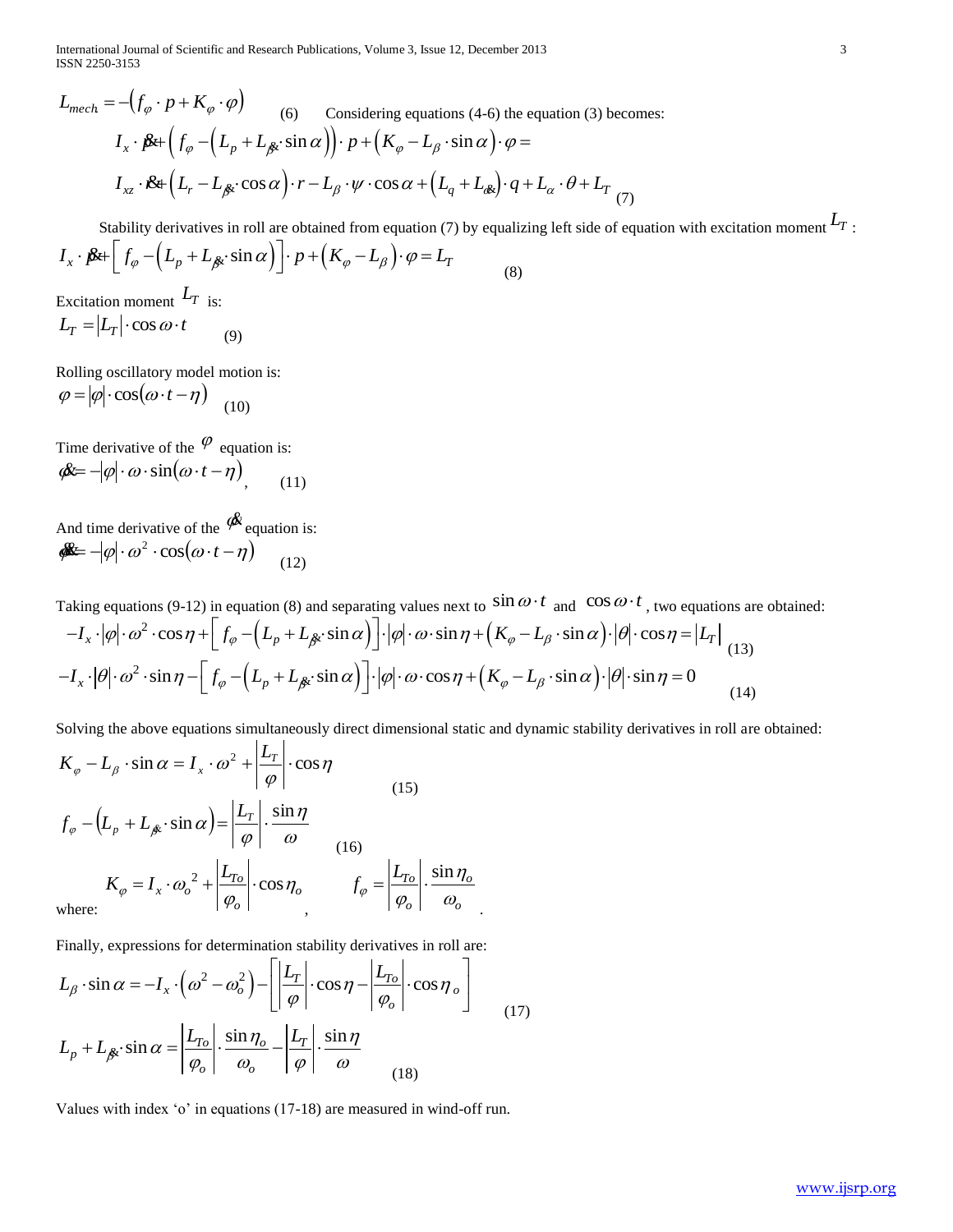# **1.1. Roll apparatus**

 The roll apparatus is shown in the Figures 2-3. The suspension system consists of two rings joined by axially oriented beams equal spaced around the periphery of the rings. There are two suspension systems for low and high loads. Such configuration provides the necessary compliance in the roll attitude while having a substantial stiffness in the other degreesof-freedom. A five-component balance is mounted on the front end of the drive shaft and on the front end of the suspension

system, protruding forward through the cavity surrounded by the suspension beams, while the aft part of the suspension system is firmly fixed to the end of the sting. A five-component internal balance is mono-block type and semiconductor strain gages are used in order to increase its sensitivity and, consequently, signal to noise ratio as well. The oscillatory rolling motion is imparted by hydraulic driving mechanism located at the rear end of the sting via drive shaft whose front end is attached to the balance.

| Roll<br>Apparatus           | Amplitude<br>(°) | <b>Frequency</b><br>(Hz)                         | <b>Sting</b><br><b>Diameter</b><br>(mm) | <b>Hydraulic</b><br><b>Pressure</b><br>(bar) |  |
|-----------------------------|------------------|--------------------------------------------------|-----------------------------------------|----------------------------------------------|--|
|                             | $0.25 - 1.5$     | $1.0 - 15$                                       | 76                                      | 200                                          |  |
| Maximum normal force:       |                  | 10000 N                                          |                                         |                                              |  |
| Maximum angle of attack:    |                  | up to $21^\circ$                                 |                                         |                                              |  |
| Maximum angle of side slip: |                  | $0^{\circ}$                                      |                                         |                                              |  |
| Mach number:                |                  | up to $2.0$                                      |                                         |                                              |  |
| Blowing pressure:           |                  | up to $2.3$ bar                                  |                                         |                                              |  |
| Driving mechanism:          |                  | Elastic suspension with internal hydraulic drive |                                         |                                              |  |

#### **Table 1: Performance list of the roll apparatus**







# **Figure 3: Roll apparatus**

# III. DATA REDUCTION

 For determination of direct stability derivatives in roll following physical values must be measured:

- Amplitudes of primary motion  $(\varphi)$  and excitation moment  $(L_T)$ ;
- Frequency of primary motion ( $\omega$ );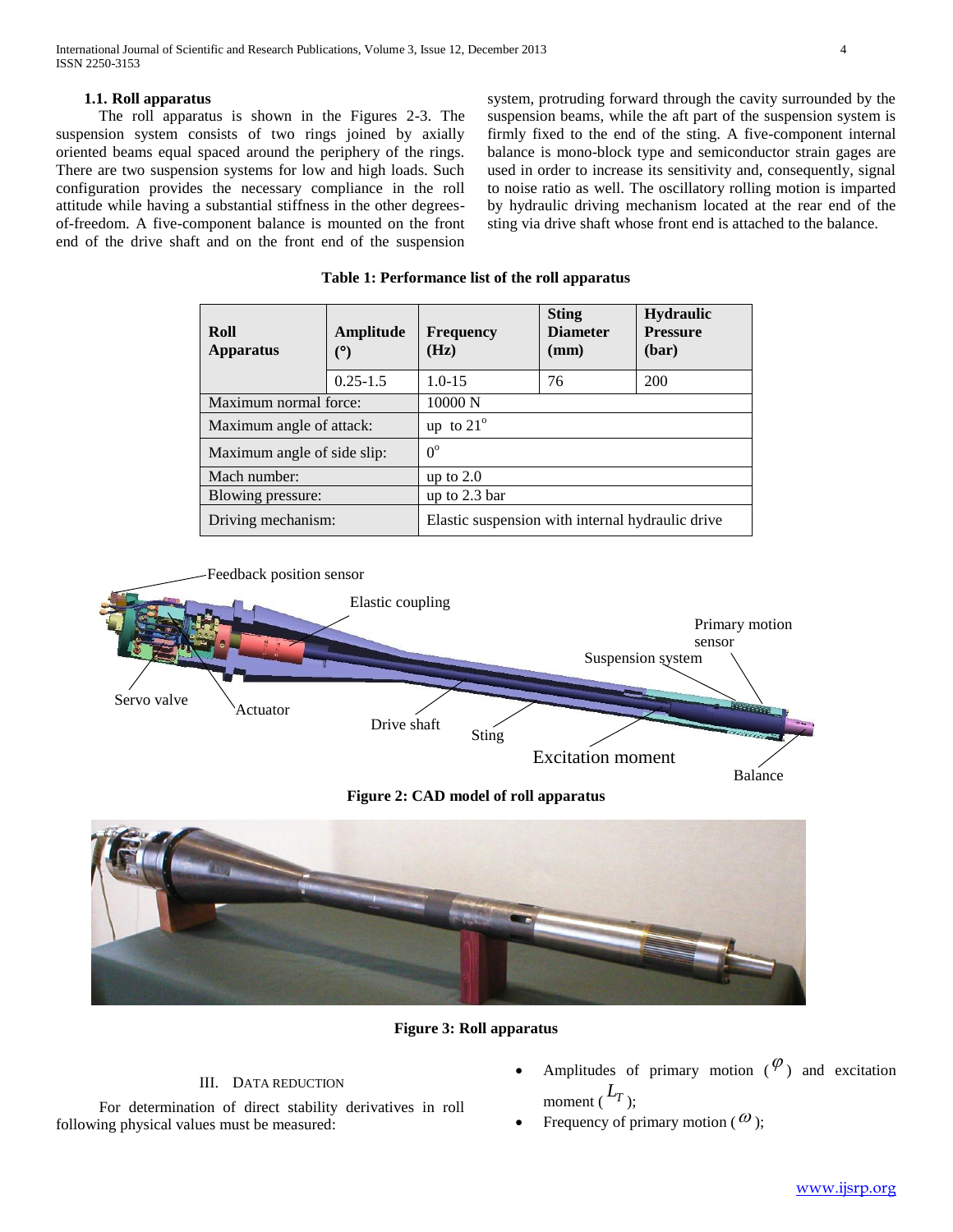Phase shift between excitation moment and primary motion ( $\eta$ ).

 All of the above data are obtained by signals from suitable located strain gages on the apparatus. A five-component internal monoblock balance measures the forces and moments that act on the model during the tests. The primary motion is sensed by strain gages located at the suspension system. Excitation moment is estimated by strain gages located on the drive shaft or from balance bridge for rolling moment.

 During the measurements, all the sensor signals are amplified, filtered and then digitized by a 16-bit AD converter. The sampling record of data covers approximately 82 cycles with 8192 measuring points of the primary oscillation. The data from the test runs are processed in the following steps:

- Data acquisition system interfacing and signals normalization;
- Determination of flow parameters;
- Determination of model attitude;



**Figure 4: Modified Basic Finner Model Figure 5: Roll-damping derivative for in the T-38 test section and Section Contract Section Model at the M=1.75** Modified Basic Finner Model at the M=1.75

#### IV. CONCLUSION

 Complexity of wind tunnel stability derivatives measurements is well known. The determination of roll-damping derivatives using method of rigidly forced oscillation technique applied in T-38 wind tunnel is presented. Developed equipment, roll-apparatus and data reduction procedures have reached a stage to be a very good tool in design of missiles and aircrafts.

#### **REFERENCES**

- [1] D. Regodić, *Exterior Ballistics*, MA, Beograd, 2006.
- [2] B. Medved, G. M. Elfstrom, *The Yugoslav 1.5 m Trisonic Bloedown wind tunnel;* AIAA Paper 86-0746-CP, 1986.
- [3] K.J. Orlik-Rückemann, Techniques for dynamic stability testing in wind tunnels, Agard cpp-235, May 1978.
- [4] Z. Anastasijević, M. Samardžić, D. Marinkovski, *Application of semiconductor strain gauges in measurements of dynamic stability derivatives in the T-38 wind tunnel*,  $26<sup>th</sup>$  Congress of International Council of the Aeronautical Scientists, 14-19 September 2008, Anchorage, Alaska, sessions 3.4.5
- Determination of static aerodynamic coefficients of forces and moments;
- Determination of frequency, amplitude and phase shift of each channel with respect to the primary motion channel;
- Determination of the direct damping derivatives;
- Calculation of non-dimensional aerodynamic direct derivatives;
- Output of tabulated results and plots.

Different software modules perform each stage of the above process.

Tests results of the roll-damping measurements on Modified Basic Finner Model are presented in the Figure 5. [4, 5]. Results obtained in the T-38 wind tunnel are compared with published experimental data from the AEDC wind tunnel [6] (Arnold Engineering Development Center-von Karman - USA) and at  $\alpha$  =  $0^{\circ}$  with calculated roll-damping coefficient values obtained by DMAC semi-empirical method developed in the VTI [7].



- [5] M. Samardžić, D. Marinkovski, *Testing of MBFM calibration model in the T-38 wind tunnel,* Study number V3-2916-I- 025, VTI Beograd, August 2006.
- [6] M. Samardžić, Z. Anastasijević, D. Marinkovski, *Some Experimental Results of Subsonic Derivative Obtained in T-38 Wind Tunnel by Forced Oscillation,* Scientific Technical Review, Vol.LVII,No.3-4, Military Technical Institute, Beograd, 2007, pp 82-85
- [7] L*.* Bob Uselton, M. Leroy Jenke*; Experimental Missile Pitch and Roll-Damping Characteristics at Large Angles of Attack,* ARO, Inc. Arnold Air Force Station, Tennessee, vol. 14, no.4, April 1977.

#### AUTHORS

**First Author** – Prof. dr Dušan Regodić, Singidunum University, Belgrade, Serbia dregodic@singidunum.ac.rs

**Second Author** – Marija Samardžić, Ph.D. student, Military Technical Institute (MTI), Belgrade, Serbia, majasam@ptt.rs **Third Author** – Prof. dr Gojko Grubor, Singidunum University, Belgrade, Serbia, ggrubor@singidunum.ac.rs

**Correspondence Author** – Prof. dr Gojko Grubor, Singidunum University, Belgrade, Serbia, ggrubor@singidunum.ac.rs